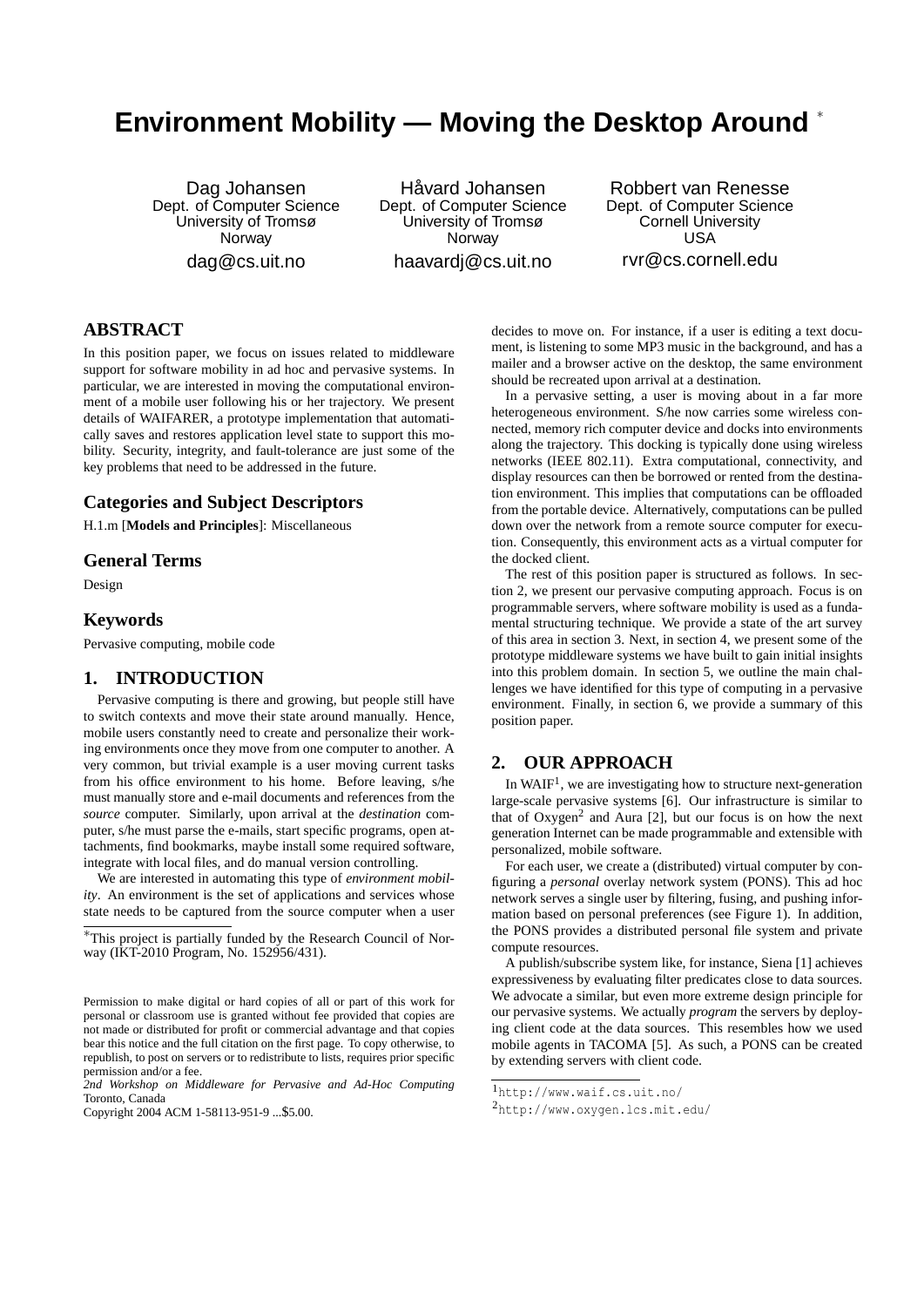

**Figure 1: By installing code at data sources (a), the end-user constructs a personal overlay network system (PONS) that pushes information based on personal preferences (b).**

Such a structure lends itself naturally to solving information overload problems. By allowing servers that disseminate information to be programmed, we expect both recall and precision requirements of end users to be met.

In a pervasive environment, users are on the move as a rule. Also, different computers serve the same user at different times. Nevertheless, software for mobile users is still designed to be booted and run at a single computer, and never relocated. Today, you can not move a standard application in the midst of its execution.

There are many options for doing so. At one extreme, the applications can be designed to support saving and restoring state. For example, an MP3 player's state could consist of the song being played, the offset into the song, the volume, etc. Alternatively, the operating system could support migrating processes, transparent to those processes themselves. This would involve moving all of the state of the application including the code, the run-time memory, and the PC registers.

One can even imagine transfering the entire operating system state, and virtual machine monitors available today make this possible [7]. This would involve a lot of state, but small devices like iPods have sufficient storage and I/O capacity to do so. Alternatively, if there is a fast network available between the source and destination host, it may not be necessary to move any state and simply provide a thin client interface to the source computer.

We conjecture that applications and services should be built following the trajectory of a user, and this without necessarily moving the computer along. Which is the best approach for doing so depends on many factors, and one of our main research goals is to devise design patterns and templates for software that can be moved.

## **3. STATE OF THE ART**

Software mobility can be provided technically in a number of ways, but each approach has its limitations and specific requirements.

## **3.1 Move User Interface**

One approach is through a remote access model, where a user logs in remotely to a source computer. Applications run at the source computer, but the desktop environment (user interface) is displayed at the destination computer.

A variation of the remote computing concept is implemented by the X Window System<sup>3</sup> and other thin client middleware such as

VNC<sup>4</sup>. The graphical user interface of an application can now be shown on a different computer then the running application. The fact that the user is located on a remote computer is masked out by the middleware.

What is neat about this approach is that it allows applications to run uninterrupted and unaware of user movements. This property is important for applications that can not easily be restarted. It also does not require any explicit support in the application. Another advantage is that there is no need to relocate application state.

Many applications utilize hardware other than a screen and keyboard. For instance, an MP3 player uses a soundcard, and the sound must now be redirected transparently to a loudspeaker close to the user. Similar problems exist for other hardware like, for instance, printers and cd-writers. Providing full end-to-end transparency for all hardware increases the complexity of the middleware system dramatically.

In addition to the complexity incurred by providing a higher level of end-to-end transparency, the remote access approach also has issues related to network bandwidth and latency. Since the local data-bus (e.g. PCI) is faster than current commodity networks, application are generally not designed to be economical about databus bandwidth. This is problematic when the local data-bus traffic needs to be routed through a much slower network connection. To cope, the end-user experience is traded for lower bandwidth by employing techniques like colour reduction, size reduction, lossy compression, etc. In some cases, like with a dvd-player, the bandwidth constraint of the network can often not be meet without a dramatically reduced quality output. Also, the higher latency of a network connection can render interactive intensive applications like, for instance, a paint-program unusable. For these reasons, a thin-client, remote access model does not perform well over a wide-area network.

#### **3.2 Move Hardware**

A common approach for environment mobility, is to move the source computer to the destination environment. A mobile user carries his laptop around and just plugs it into the destination infrastructure.

This approach is neat as it provides the user with the same computing environment at all destinations. That is, the same hardware and software platform will be available wherever s/he goes. Also, a large amount of application state can be brought along.

Users often need to make use of resources in the destination in-

<sup>3</sup>http://www.x.org

<sup>4</sup>http://www.realvnc.com/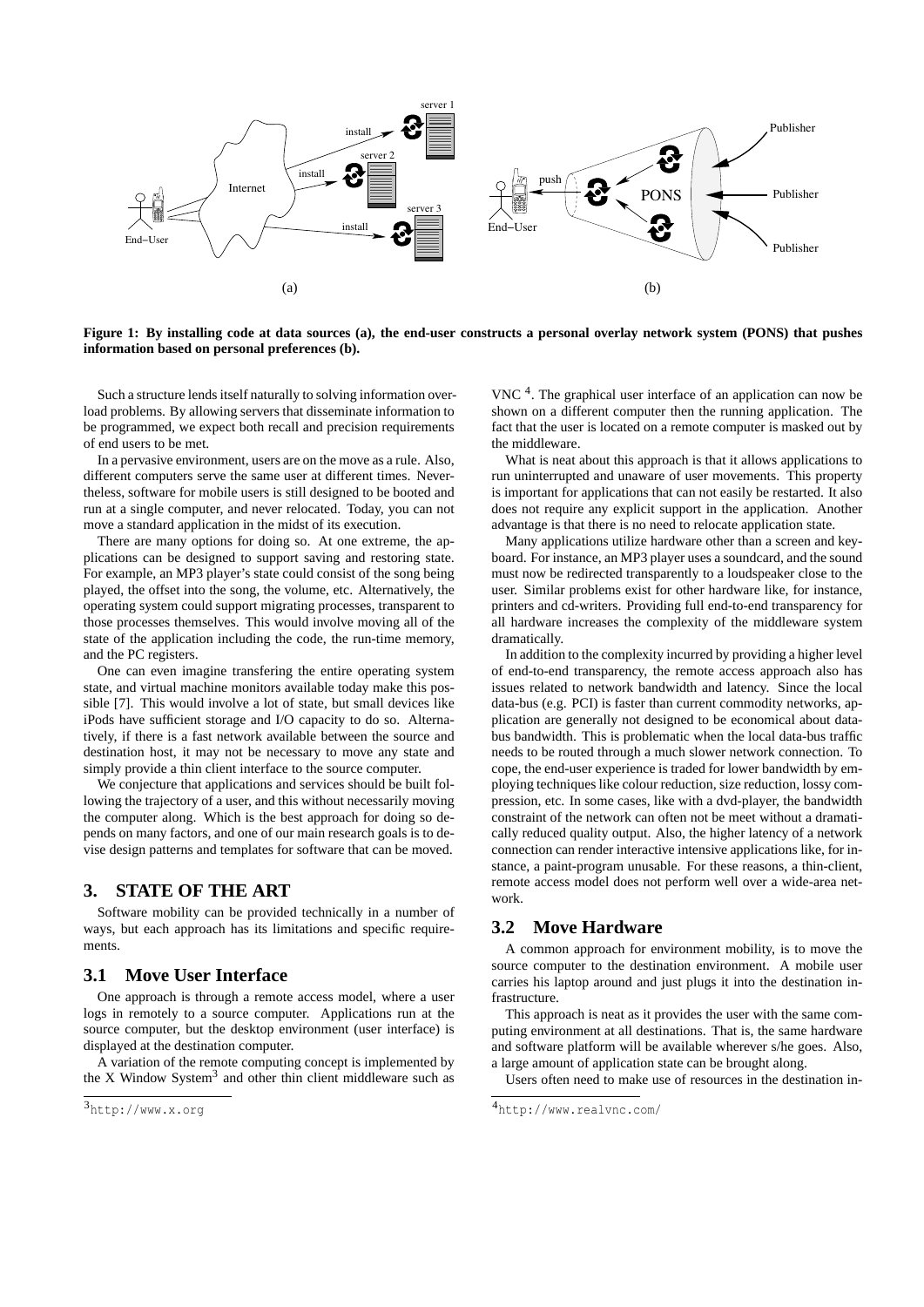frastructure. Underlying middleware can discover and make such resources available to the applications. In some cases, however, this might require applications to be restarted.

In the pervasive environment we are building, we assume that a pure hardware solution has its limitations. A PDA or laptop solution is a compromise for a mobile user, so we build an environment where the docking environment provides a much more powerful virtual computer. This environment is like an ad hoc network that can be leased or rented.

### **3.3 Move Computation Along**

A third approach is to move applications about. Different types of mechanisms for application mobility have been investigated, process migration one of them. A process migration mechanism is typically an operating system service which captures the state of a running process and recreates it at the destination. Transparency is a goal so that a running process can be moved at *any* point in its execution. State capturing at the process abstraction level requires a homogeneous hardware infrastructure.

Several systems were built more than a decade ago with transparent migration support [11, 14, 16], but they never made it into real production systems<sup>5</sup>. There are a number of technical reasons for this, including problems with pending messages, open files, and host security. The lack of applicability for process migration mechanisms also made such techniques less interesting.

Process migration can be supported in a less transparent way. This has been demonstrated in a system like, for instance, Condor [9], where programmers manually insert application-level checkpointing and restart instructions. This gives application programmers more control when a process is ready for migration, for instance, right after a checkpoint has been taken. The check-pointed data can now be used to restart the application at another computer.

Mobile agent technologies have also been used to move applications around [3, 5, 8]. An application is implemented as one or a group of agents. The agent itself decides when to move.

Most of the mobile agent systems are implemented in Java and support agents implemented in Java. This limits the type of applications that can be moved. One exception is TACOMA, which is built for moving a group of agents implemented in almost any programming language. This also includes legacy code and binaries, which makes it useful for bringing a complete desktop environment around.

A central storage like, for instance, a distributed file system can be used to move applications around. A user stores his files upon departure from the source, and later down-loads them to the destination computer. Aura uses the distributed file system Coda [10] to support such nomadic disk access. Coda has been extended with a client-close proxy that prefetches and stores volumes of data that can be accessed by the client.

### **3.4 Move Data Along**

A common approach for moving a desktop environment around is to move meta-data and application data, but not the applications. This assumes that applications are already installed at the destination. This is what many Internet users do frequently, but manually, by zipping data and e-mailing files around, or sometimes using the check-in/check-out support of a version control system. The user either knows which applications to start at the destination (i.e. his home computer), or the applications are started automatically by opening attachments of specific types.

This concept has been automated in Aura by introducing the *task* concept. A task is an abstraction layer above applications, but below the user. Its role is to explicitly represent user intent so that Aura can adapt to or anticipate user needs. User tasks are explicitly represented as coalitions of abstract services, so that application data can be check-pointed through Coda for later restart at another computer. This way, pervasive applications like, for instance a standard editor or video-player, do not have to be moved, but are activated at the destination with application data as input.

## **4. OUR APPROACH — WAIFARER**

A WAIFARER client moves among environments equipped with extensible servers. Docking into an environment typically involves off-loading client computations and running them on an ad hoc network of extensible servers.

One example of an off-loaded computation can be proxy software connecting back to a source environment. Using the destination environment for connectivity might save both battery capacity in the client computer and give better network bandwidth.

Another example is to use CPU-cycles in the destination environment. The client can off-load and build, for instance, an ad hoc, personal grid.

#### **4.1 Data Mobility — Desktop Migration**

We have built a series of WAIFARER clients supporting software mobility. A first prototype uses *data mobility* and moves tasks around. This gives the user the same desktop environment whenever s/he touches base with a new environment.

Upon departure from the source computer, state from applications like, for instance, MP3 players, games, and text editors are automatically hoarded and marshaled to an XML-file.

Next, a USB-memory stick is used for transport between the environments [13], but the marshaled state can also be transferred using, for instance, e-mail or FTP. When the USB-memory is plugged in at the destination computer, the same applications are restarted with the check-pointed state. An MP3 song, for instance, is restarted with a specific offset that was set by the checkpoint mechanism.

This scheme assumes that the applications already exist at the destination, a valid assumption today. On most computers, you find the same set of standard browsers, editors, e-mailers, MP3 players, games and the like. Another limitation with this prototype is that we needed to modify applications with checkpoint-restart abstractions. Because of these limitations, our implementation of this approach currently only supports Python applications linked with a library of our checkpoint-restart abstractions.

# **4.2 Wrappers — Desktop Migration**

A second prototype implementation does not have to be instrumented with our checkpoint-restart abstractions. This is advantageous for applicability purposes since legacy applications now can be moved about.

We use wrapping techniques to achieve this. A wrapper binds to an interface exported by the application, and uses this to capture and restart it. Such API's are commonly found in component-based applications, such as those using Microsoft COM, or the Gnome Bonobo component model. Still, for this approach to work, it is required that the application exports functionality which allows the wrapper to extract and set the correct type of information.

We have created wrappers for the most common Microsoft applications [12]. Associated with an application like, for instance, Powerpoint, Internet Explorer, or Microsoft Word, is a COM object. Through COM objects, we manage to capture enough state

<sup>5</sup>There is one notable exception, MOSIX (htt.//www.mosix. org), but this system is specialized for parallel computation environments, not for personal computing.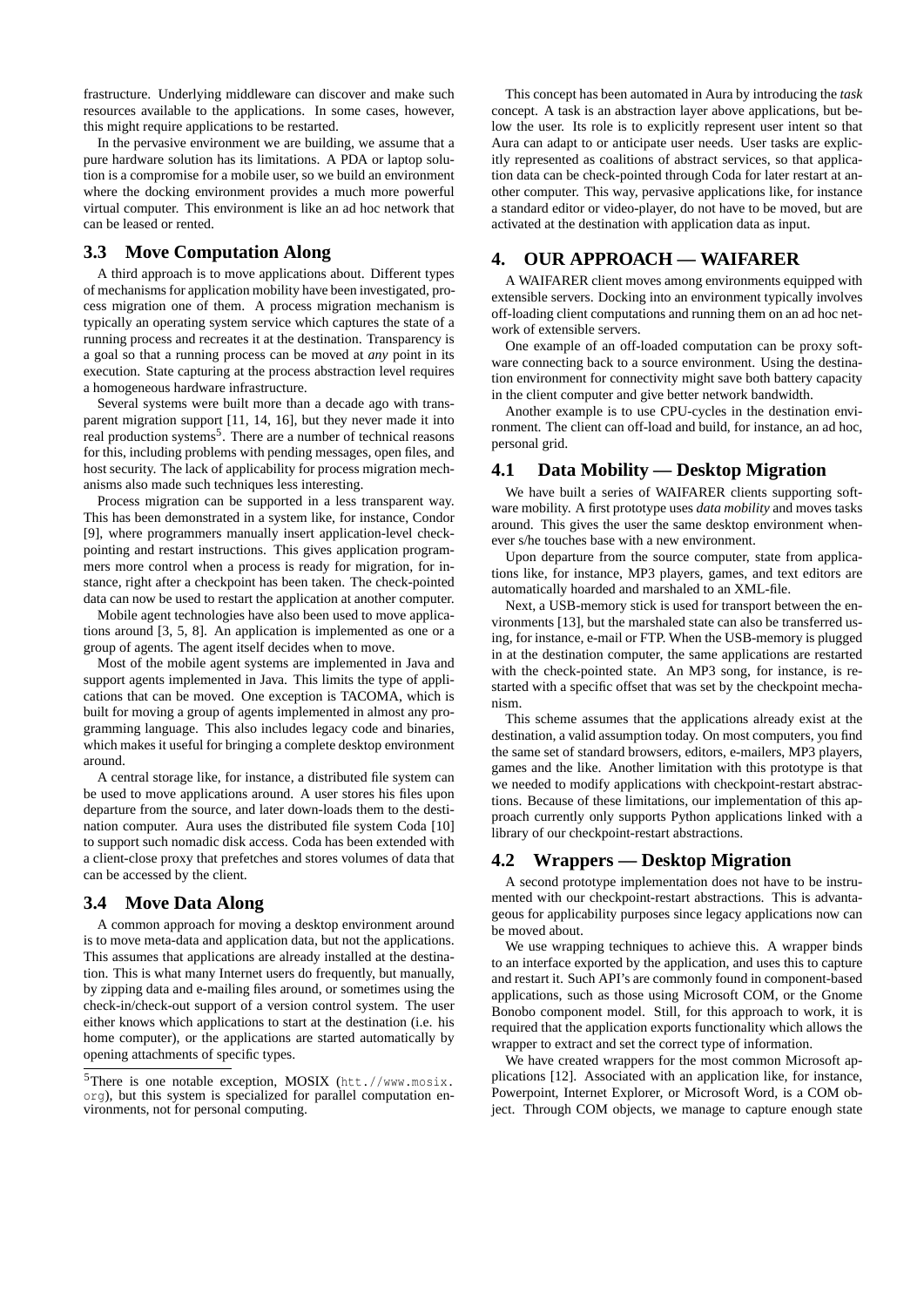

**Figure 2: Migrating an application.**

for later recovery.

The wrappers store state from the applications in a *task description file*. This includes a description of the task (i.e. volume of a music file and its offset), requirements (i.e. format that the music player must support), and application data (i.e. an MP3 song). Upon marshaling, the task description file is stored in a distributed file system (or spooled in a mail system like, for instance, SMTP or POP) for later recovery. This Python based file system implements file operations as a web service for easy access from any remote platform or programming language. Enabling the web service with SSL for security is easily done, but it has impact on performance and requires that all clients support SSL.

The main disadvantage with our wrapper approach is that each application requires a specific wrapper. Also, generating a task description is not trivial, especially since no standard for this exist.

### **4.3 Move Legacy Code Transparently**

Our initial WAIFARER implementation and the One.World Java framework [4] taught us the same lesson: that applications must be designed for mobility. However, these approaches exclude the large corpus of existing applications not built for mobility. In addition, they are too restrictive with regard to what programming languages, libraries, and platforms an application programmer might choose from.

Therefore, we stress even more the potential ability to move legacy application in our current WAIFARER prototype<sup>6</sup>. Our goal is that most existing applications should be movable without any, or minimal changes. Even if no API for moving an application around is supported by these legacy applications, we are investigating existing API's and protocols to see if we can apply them for our purpose.

In particular, the "X Session Management Protocol" (XSMP) [15] is an interesting candidate for our migration problem. This protocol is a well established X-Consortium standard and is employed by several popular Linux and Unix desktop environments, like KDE and Gnome.

XSMP introduces the concept of a persistent session of running applications. That is, if an application needs to be terminated as a consequence of a user logout, a session manager (SM) will ask it to save its state and terminate. The application is also required to provide the SM with a restart command, which, when executed, will bring the application back to its former state. As such, XSMP enabled applications, like KEdit, GThumb, GEdit and Nautilus, already have a checkpoint–restart mechanism embedded.

A SM is required to provide private data storage to each application. While the XSMP does not impose any limitation on the

amount or type of data that a client can store in the SM, transferring large state like, for instance, mpeg video, can be impractical. A more common usage is for an application to write its state in a local file and then store only the path to this file in the SM. Most applications store this path as part of the restart command. The following illustrates this option:

```
RestartCommand =
```
'editor --id=ar93 --state=/tmp/ar93'

While the XSMP SM does not have to reside on the same host as the application it manages, the protocol does not explicitly support migration. However, by utilizing the XSMP checkpoint-restart mechanism, our WAIFARER prototype is able to migrate applications.

Upon receiving a migration request from the end user, WAI-FARER uses the XSMP protocol to checkpoint and stop the application (Figure 2). The application state is made available to the remote computer, either by a distributed file system or a portable storage. The source WAIFARER then sends a message to the remote WAIFARER containing the restart command provided by the application. The remote computer can then restore the application by executing the restart command.

WAIFARER maintaisn a global view of computers and running applications available to an individual user. This enables the user to both pull remote running applications to his or her current location and to push local running applications to a remote host.

The ability to both pull and push applications is important. If, for instance, the user needs to relocate to a known destination computer, the application can be pushed to the new location while the user is in transit. This will reduce the boot time at the destination. However, if the user accesses a computer where no user state has been previously pushed, the pull mechanism allows the user to retrieve applications left behind.

While the initiation of application migration is a manual process in our current prototype, it can be automated by predicting user movement through sensors in the user's environment. Also, boot time can be reduced by check-pointing and pre-copying application state to remote computers the user is likely to visit.

In addition to the XSMP protocol, we are also exploring how to take advantage of recovery mechanisms in, for instance, Microsoft software for migration purposes. Upon failure in, for instance, Microsoft Word, a recovery file has already been created transparently. This file can potentially be restarted on another node.

## **5. CHALLENGES AND OPEN PROBLEMS**

Solving the software mobility problem for a few applications, as we have done, is a good way to get an understanding of the general issues and problems involved. Next, we need to go beyond those few examples and devise a general-purpose toolbox that (almost) automatically converts applications for being able to move from node to node. Currently, programmers who wish to use applicationlevel check-pointing must analyze and instrument their code manually. A run-time system should provide this transparently.

The middleware system for this type of mobile computing needs to support more than just state checkpoint–restart operations. For instance, we need a way to do version control. We already experience the complications of having our environments instantiated in multiple places and us forgetting to move our memory sticks around. Also, there may be multiple ways of communicating the state (memory stick, fast internet connection, e-mail, web pages, distributed file system) that need to be explored and compared.

So far, we support only stand-alone applications for a single user. Collaborative applications, or applications that have a per-

 $6$ An initial implementation of WAIFARER is in the public domain (http://www.sf.net/projects/waifarer/).